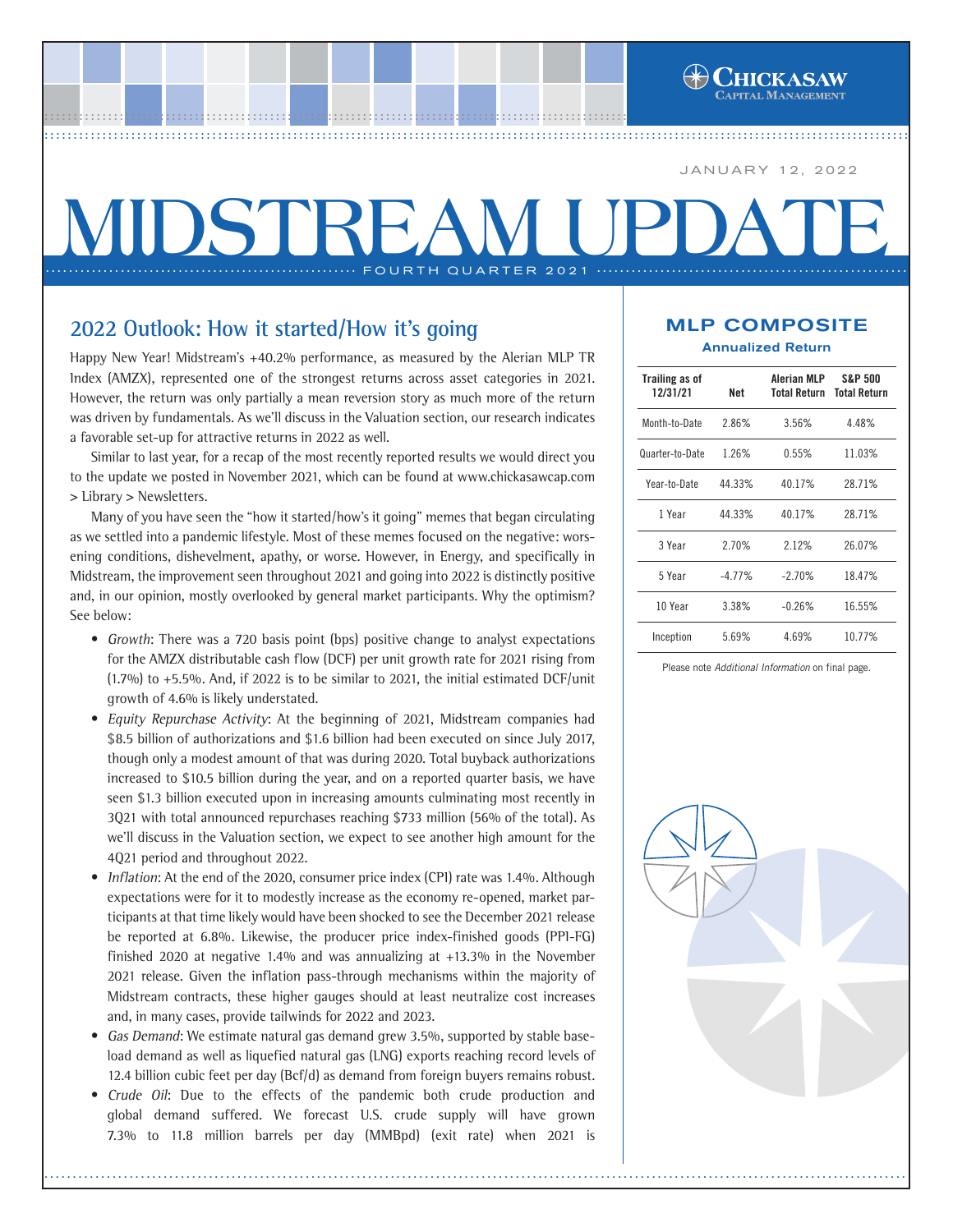**•** Energy Transition: Midstream companies announced over 40 projects, initiatives, certifications, alliances, etc. since March 31, 2021 related to the Energy Transition. It is clear to us that Midstream infrastructure is here to play a critical role in the long process of transitioning and cleaning the sources for North American energy demand.

## **Valuation & capital allocation**

.......................................................................................................[.](http://www.chickasawcap.com) ........................................................................................................

global production to meet a world that still demands more crude oil.

#### **Valuation**

Continuing the theme above, the price to DCF/unit (P/DCF) for the AMZX at 12/31/21 was 4.9x vs. 4.6x at 12/31/20. If 2021 were solely a mean reversion story, then that would've implied a +6.5% return vs. the +40.2% return actually registered. Breaking it down further, we estimate the components of the +40.2% return were:

- **9.**7% of yield (average for the year),
- 6.5% of mean reversion, and
- 24.0% of fundamental growth

This sector is not just about being "cheap" vs. the long-term P/DCF averages of 10.0x (since 2008) and 7.3x (since 2016). There are solid fundamental improvements occurring that we believe should sustainably move prices higher. Given the re-emerging growth narrative and the further assuagement of the "terminal value" narrative, one could make the argument that Midstream is cheaper now than it was a year ago.



## **Alerian Weighted P/DCF**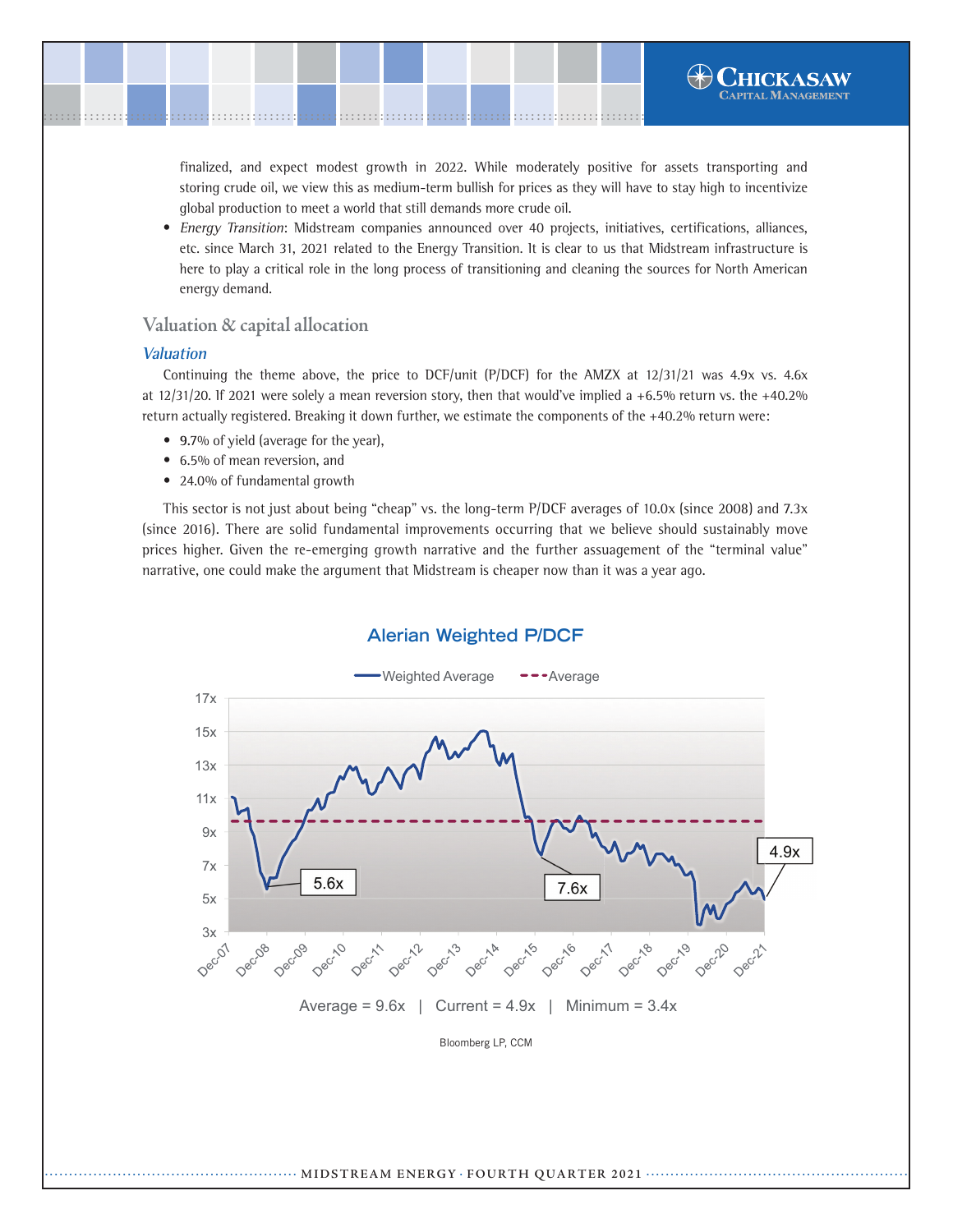We think the 2022e 4.6% DCF/unit growth for the AMZX is understated not just because analysts remain conservative in their estimates (volumes, inflation tailwinds, and other factors), but because it doesn't appear they're factoring much, if any, benefit from share/unit count reductions, which would also be a growth tailwind for per unit economics. Refreshing our years-long rhetorical question "what else are they going to do with all the cash flow", 2022 is shaping up to be a very strong year for free cash flow (FCF) generation due to the increasing cash flow from operations (CFFO) and a modest outlook for capital expenditures ("capex").

As we expressed in earlier newsletters, 2021 and 2022 were/are expected to be "catch-up" years for both supply and demand driven projects due to the initial volumetric growth projections being disrupted by economic ramifications from the pandemic. Therefore, Midstream capex needs are not substantial in the near term, and the majority of the capex for 2022 should be known at this point. Wells Fargo Securities predicts \$21 billion versus \$22 billion in 2021, the majority of which is directed toward low capital, quick turn-around, high

return projects which could also boost 2022 and 2023 operating cash flow higher than current consensus estimates. Furthermore, for a more long-term view of "how it started/how it's going", Wells also points out for the prior 5 years (2016-2020) industry capex averaged 65% of EBITDA, whereas the 2021 forecast of \$22 billion only represents 28% of earnings before interest, taxes, depreciation and amortization (EBITDA), and the forecast for the forward 5 years (2022-2027) is 24%, heavily dominated by regulatory spending in Canada<sup>1</sup>.

**HICKASAW APITAL MANAGEMENT** 

It strikes us as funny for all the focus the past 12-18 months on debt to EBITDA (D/EBITDA) leverage, it hardly warrants a discussion beyond this paragraph. The short answer is, by and large, leverage is at or below corporate targets with the AMZX index registering at 3.6x, down from 3.9x (hardly danger levels) this time last year.

Capex is low. Leverage is in check. The AMZX boasts a FCF yield of 17.9% currently, which is also well above peer asset classes, and if you simply take out the current 8.2% yield, there is simplistically 8-10% of cash flow that could be available for return of capital activity in 2022.



## **Estimated Free Cash Flow Yield**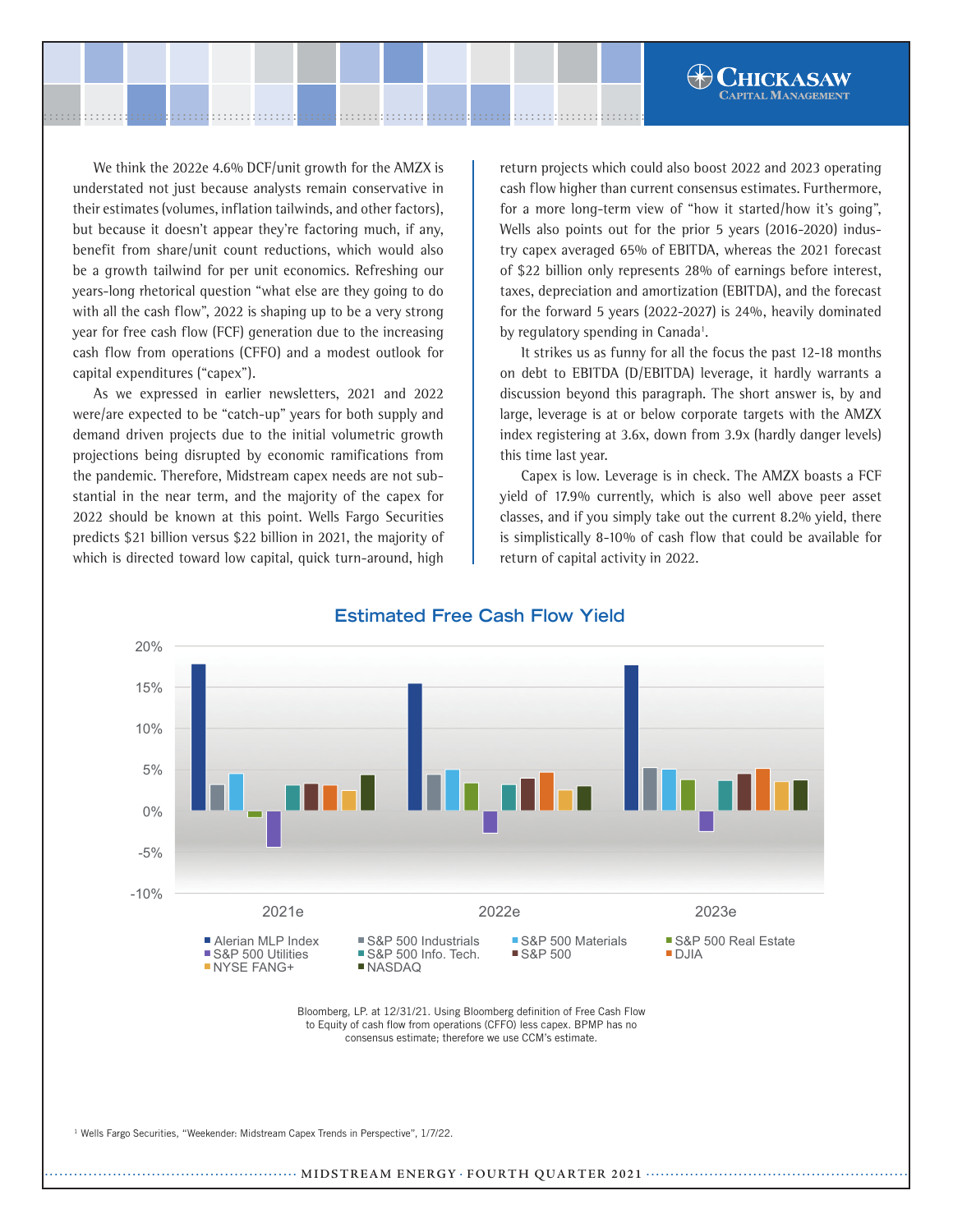In addition to equity repurchase programs, it's time to re-introduce the subject of income growth. With the substantial FCF available to management teams we expect an increased amount will be used for distribution and dividend increases in 2022 something else that is rarely discussed even by industry pundits. Management teams who took the hard but necessary steps to reduce payouts to investors in 2020 to manage their debt profiles, have seen faster improvements in their business models which has accelerated their timelines to reaching leverage targets. On 11/4/21, Targa Resources Corp. (TRGP, \$56.40) announced its intention to raise the 2022 annual dividend from \$0.35 to \$1.40, and we believe, based on additional company commentary, we could see similar step-ups from several companies within our portfolio. For other companies where distributions and dividends were not reduced, we expect to see modest upticks in the growth rate for 2022.

## **Energy transition spending**

Expectations for 2022 Energy Transition spending are that it will begin in earnest, but remain low relative to the capital spending of \$21 billion for traditional fuels. We do think a lot of the planning stage work will be discussed in 2022, which will begin to reflect the spending needs for 2023 and beyond. Bloomberg New Energy Finance expects global annual spending on Energy Transition could rise from \$1.8 trillion per year in 2021 to \$3.1-5.8 trillion per year in 2051<sup>2</sup>. It is inconceivable that Midstream infrastructure will not be needed and used in this transition whether

it be new or repurposed assets, thus providing an additional longterm avenue for growth. Our team has done a substantial amount of research into this area, and if learning more about this important multi-decade investment period is of interest please reach out to your Chickasaw representative.

## **Portfolio update**

Recognizing the improvement in conditions described above, the recent changes made to the portfolio during 4Q21 are intended to deliberately emphasize that we believe this is a growth portfolio. The portfolio is positioned and over-weighted towards companies with an inexpensive valuation, a good outlook for growth, and D/EBITDA in a position of strength. We believe these companies have the ability to use capital allocation resources towards shareholder-enhancing returns primarily through buybacks, modest distribution growth, and potential one-time distribution step-ups. And these thoughts remain supported not just through fundamental data, but through continued, in-person discussions with corporate decision makers whose near-term philosophies align with our own.

## **Fund flow update**

Fund flows remained challenged during 2021 with net passive inflows of only \$61 million and net active outflows of (\$1.9) billion. December was a bit perplexing with net outflows across both passive and active totaling (\$254) million after a net combined inflow of \$111 million the previous two months of the quarter. And all of this stands in contrast to the positive total return performance for the AMZX for December and all of 2021.



## **Monthly Midstream Fund Flows**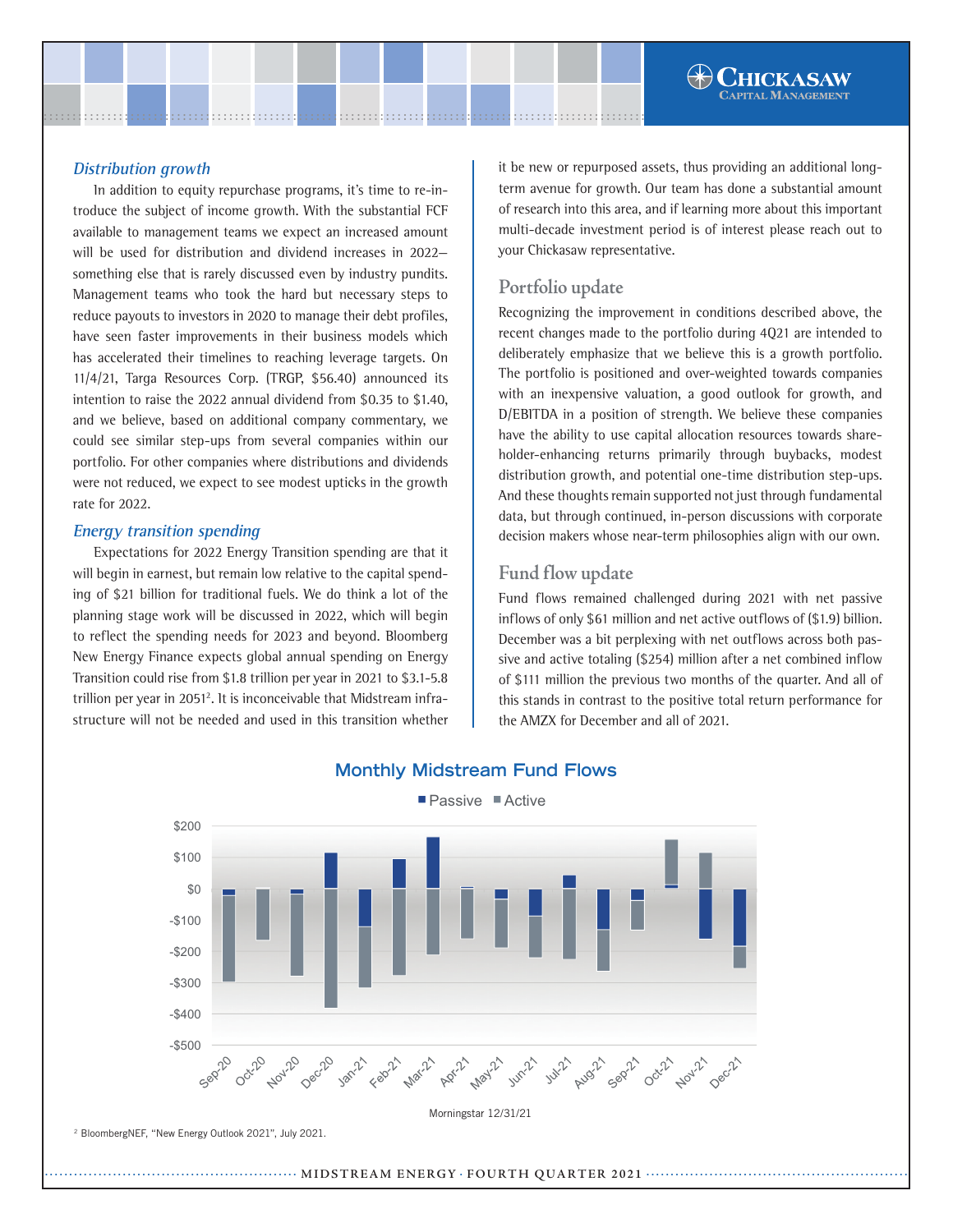Preferring to stick with the glass half-full perspective, we offer a few thoughts. Clearly someone was buying, which would likely pin the answer on the generalist investor whom we would guess was more the macro/technical trader over the human allocator. Also, could 2021 have been the final throes of those who "kept the faith" in 2021 but weren't prepared to stay committed long-term due to the prior years' volatility?

Given that we thought 2021 was a great set-up for increased allocation to the space and yet, to the contrary, fund flows were uncooperative we have a hard time calling the direction. But some potential tailwinds for 2022 include:

- Increased conversations with generalist allocators who recognize the stability of the cash flow, the prospects for modest growth, and the role Midstream is prepared to play in the Energy Transition. They were already attracted to the inexpensive nature of the asset class, and the relatively higher income potential.
- Improved macro sentiment regarding the Energy Transition, as Europe, the U.S., and other countries and regions are showing that the transition will take longer, and there is no green switch to flip. And the increased perspective of Midstream's growth role in the transition

should help investors zero in on this asset class within the broad Energy complex.

**•** Potential corporate support for equity trading through increased repurchase activity.

In the context of the broader investment case for Energy, Citi's Head of Equity Trading Strategy recently noted Energy as a sector is expected to contribute ~6% of the S&P 500's total 2022e profit, yet it's only 2.8% of the index's market capitalization<sup>3</sup>. Something has to give; we obviously just don't know when. As one of our astute relationships remarked, the behavior recently has been "voting, not investing".

## **Inflation update**

Inflation remains a dominant market narrative, and we took a deeper dive into this subject in October 2021 with "You say inflation, I say Midstream", and with the update included in our post quarterly earnings note in November 2021, which can be found here www.chickasawcap.com > Library > Newsletters. The only update we'll post to those pieces is the chart below of annual Federal Energy Regulatory Commission (FERC) tariff adjustments based on the PPI-FG index, which continued to climb higher with November's reported data.



## **FERC Tariff Adjustments**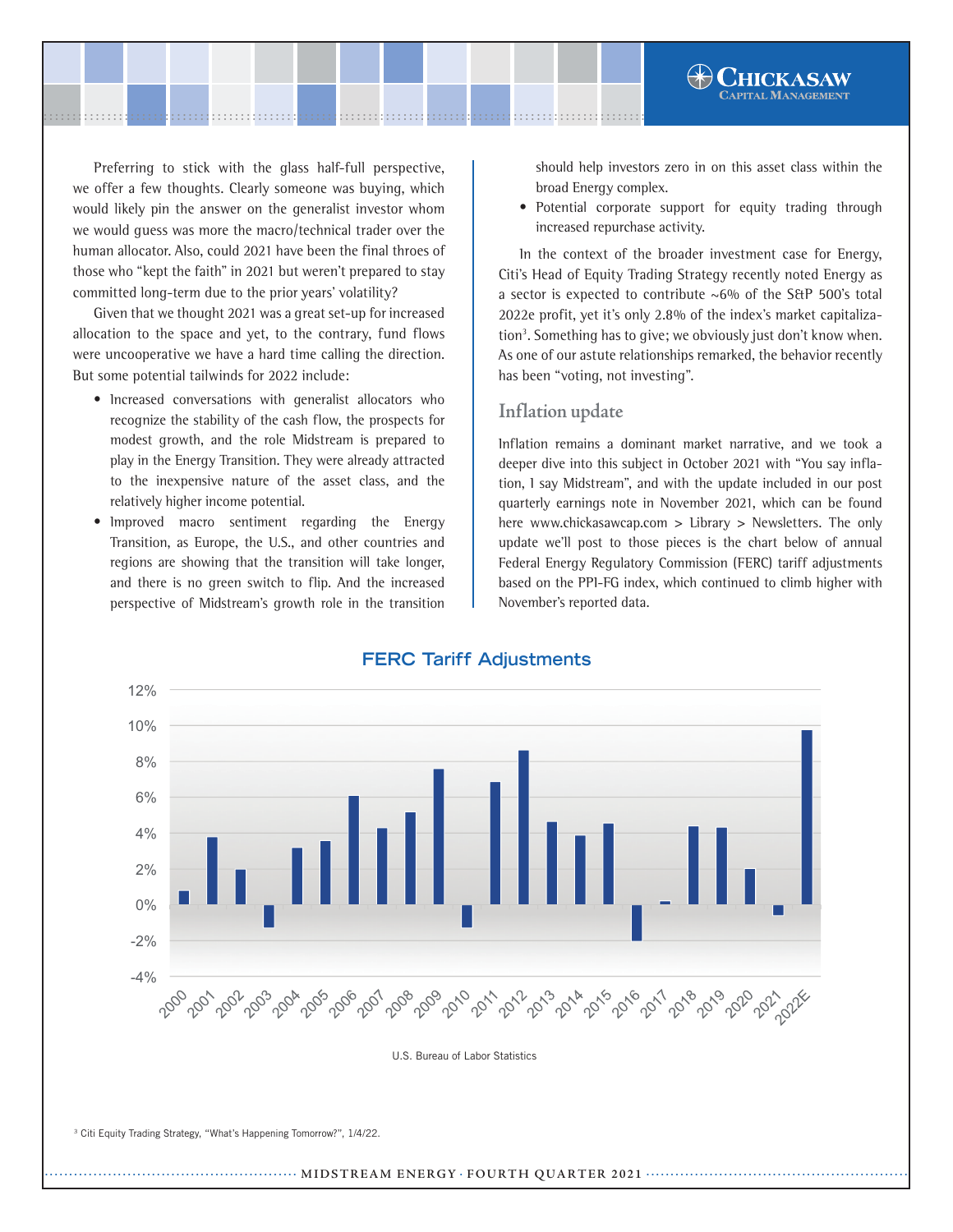# **Additional risks**

Beyond just taking a more moderate perspective of the positive factors described above, there remain a few additional risks. Of course, rolling waves of new variants have made it difficult to position for long-term investing trends for the past two years given the newness of this macro overhang. Our only retort would be most of the extrapolated concerns have been relatively shortterm in hindsight, and Midstream infrastructure should retain its defensive and new growth opportunity characteristics as market participants and the general population seem determined to trudge on.

We would also remind investors we're in a mid-year election cycle in 2022, which has occasionally raised some issues that could present concerns. However, Energy in general withstood the best punch the new Administration could throw at it during 2021, and the mood of the U.S. seems to be shifting much more politically neutral and desires less than the progressive agenda previously laid forth. We think it's more likely we see sentiment return to normal as opposed to the "fix everything now" rhetoric from 2020 and 2021.

## **Fuels fundamentals**

Our thoughts for a constructive commodity price and volume backdrop have been well-articulated. We believe any worries about volumes in the near to medium term are misplaced, and long-term volume concerns have greatly subsided in the past year as discussed in the Valuation section above. Instead, we thought we would drop some "nuggets" to help to explain the broader picture for traditional fuels.

### **Natural gas baseload growth**

The conversation regarding the risk to oil/gasoline from electric vehicles (EVs) is becoming more balanced, as many market participants understand that while EVs could replace internal combustion engines (ICE) in developed countries over time, the growth in traditional fuel demand from emerging economies will keep oil growth healthy.



## **Non-OECD Energy Consumption by Region**

# **OECD Energy Consumption by Region**



.................................................... **MIDSTREAM ENERGY** . **FOURTH QUARTER <sup>2021</sup>** ......................................................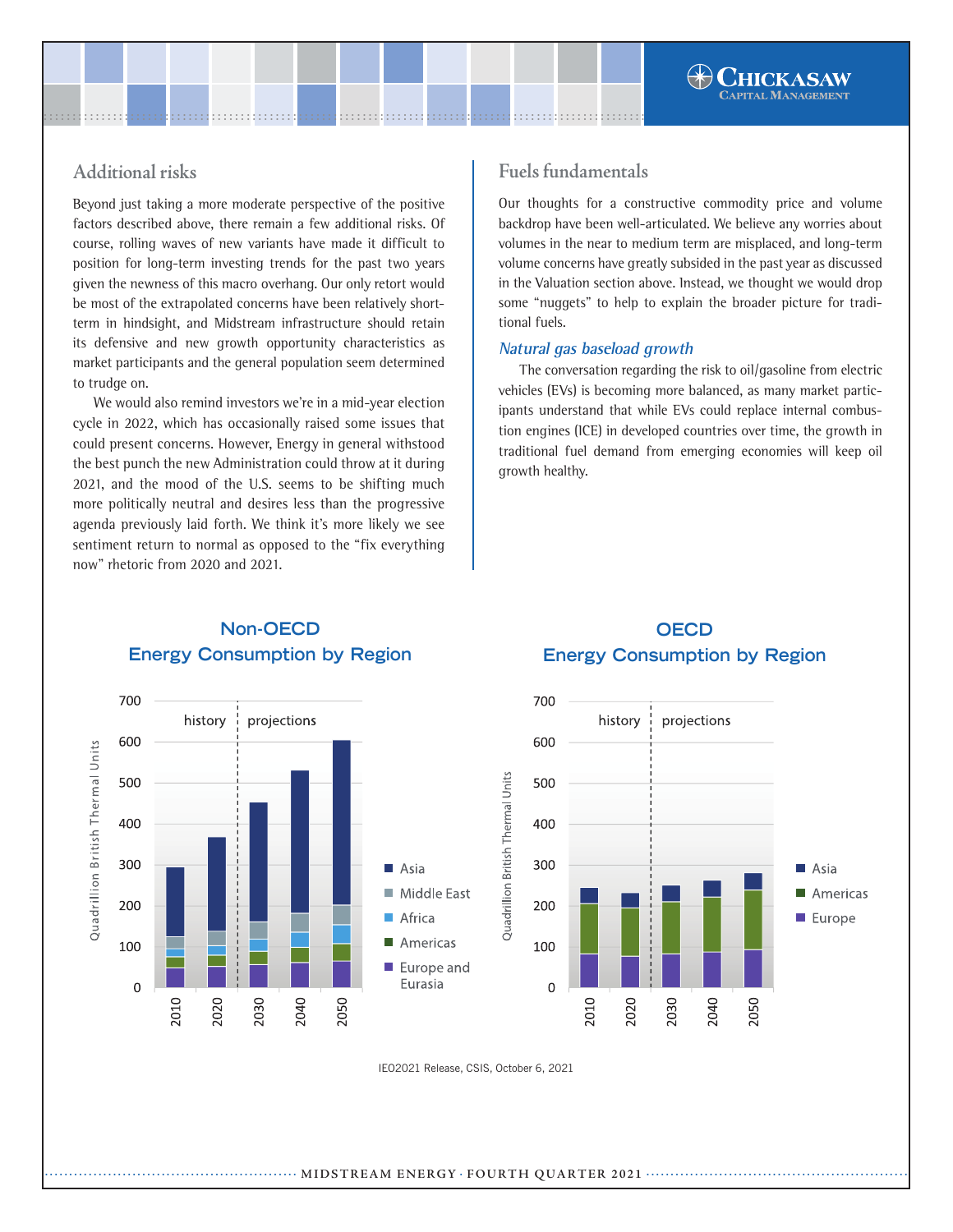

While the growth in EVs is a positive for natural gas demand, a point acknowledged by many, we're not sure it's been grasped on an individual level. Taking California as an example, they estimate the total load for the state's 670,000 EV and Plug-In Hybrid EVs (PHEVs) would create a total demand of 4,670 megawatts, or 6,970 watts of load per vehicle, a figure that is lower due to the mix of PHEVs in the equation<sup>4</sup>. To fully charge each one of the average vehicles, typically 2-3 times per week, it's the equivalent of adding to each home either:

- 11 dishwashers, or
- **•** 6 refrigerators, or
- 2 central AC units

California's stated goal is to require all vehicle sales to be zero-emission by 2035. Maybe this is why Governor Newsom recognized the potential for fuel source dislocation and signed into law Senate Bill 423 which declared natural gas to be Zero-Carbon<sup>5</sup>? It's probably also the reason why the EU, which is dealing with its own energy crisis, has moderated its stance by including natural gas (and nuclear) as "green"<sup>6</sup>. How quickly the sentiment towards natural gas has reversed.

#### **Dislocations in oil inventories**

Our weekly monitoring shows every single product in the Department of Energy's (DOE) weekly report is at or below the 5 year-low, thus demonstrating the demand recovery that has occurred in excess of returns from production.



## **U.S. Total Petroleum Inventory**

It's also pretty well reported in the Media that the rhetoric from the White House regarding gasoline prices being too high was not something the Administration had much control over. One of the available tools the Administration used was to release barrels from the Strategic Petroleum Reserve (SPR). However, the SPR was already at 2002 lows before the DOE released the first barrels. Once barrels were released, of the 32 million barrels (MMBbls) offered for sale, the DOE only received offers for 4.8 MMBbls. There were a reported 18 MMBbls that subsequently went on sale but they appear to be just a one year pull forward of an already Congressionally mandated release. So that is 22.8 MMBbls

4 LA Times, "Will California Have Enough Electricity for All It's EVs? Yes—But It Will Take Work", October 1, 2020.

5 California State Senate Bill 423, September 23, 2021.

<sup>6</sup> CNBC, "EU's Plan to Include Gas and Nuclear in 'Green' Ranking Leaves Investors Confused", 1/6/22.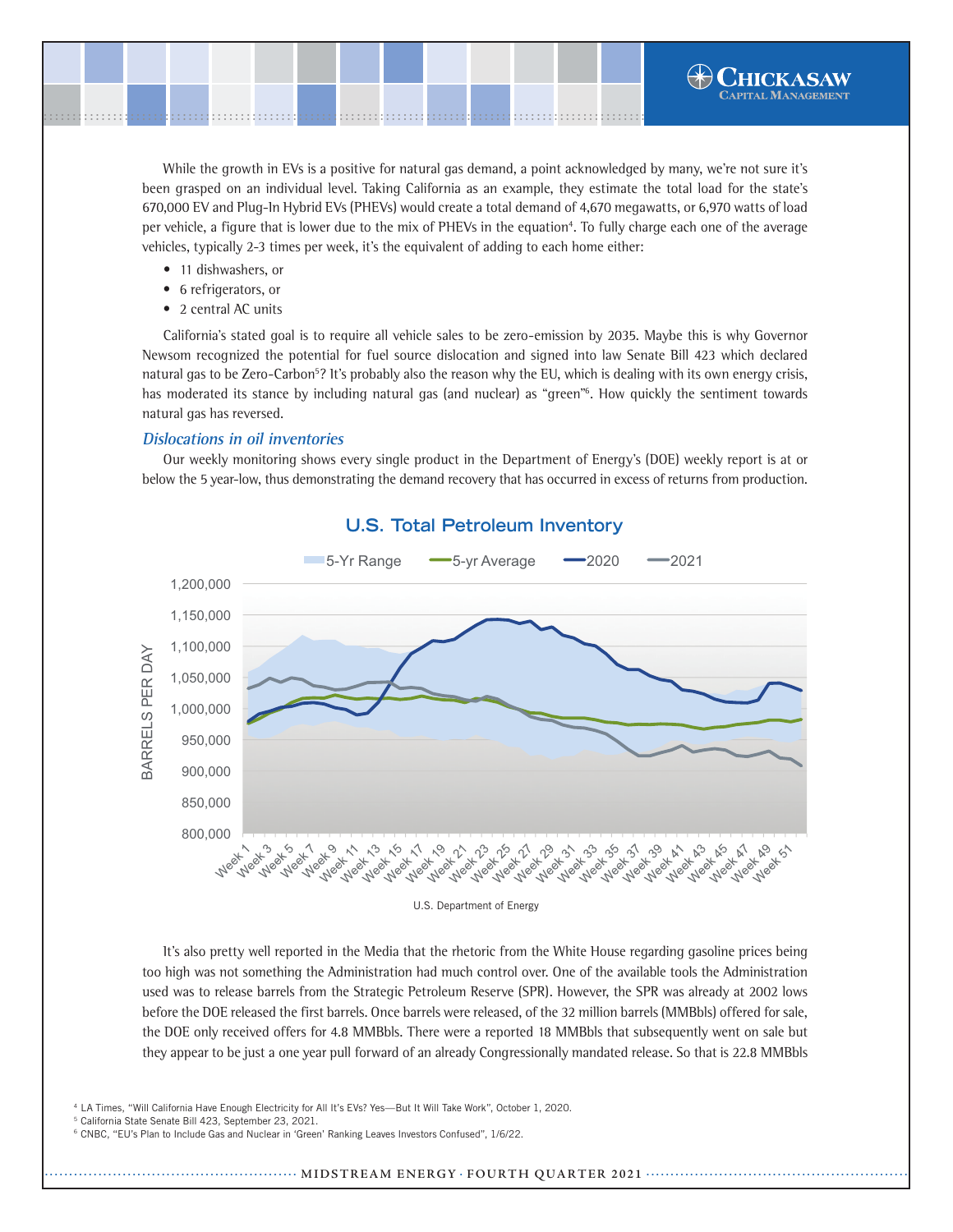actual vs 50 MMBbls planned and only 4.8 MMBbls truly incremental. The market quickly absorbed the additional sale and the price of crude oil has recovered the levels seen prior to the Administration remarks. We'll also ask the same question you're probably thinking: "is it a good policy to be at historic lows with our National oil inventories?"

.......................................................................................................[.](http://www.chickasawcap.com) ........................................................................................................

# **U.S. Strategic Petroleum Reserve Inventory**



Shifting the lens to a global perspective, Rystad Energy reported only 4.7 billion barrels of new oil inventory were discovered in 2021, which is the lowest level seen since 1946. The investor push for higher cash returns, and corporate strategies focused on the Energy Transition and lower-emission fuels are seen as the major contributors to this lackluster development year<sup>7</sup>.

This is also well explained by the chart from JP Morgan Asset Management below:



## **Global Fossil Fuel Use vs Energy Capital Spending**

7 Hart Energy, "Global Oil, Gas Discoveries Plummet to Lowest in Decades", 12/22/21.

.................................................... **MIDSTREAM ENERGY** . **FOURTH QUARTER <sup>2021</sup>** ......................................................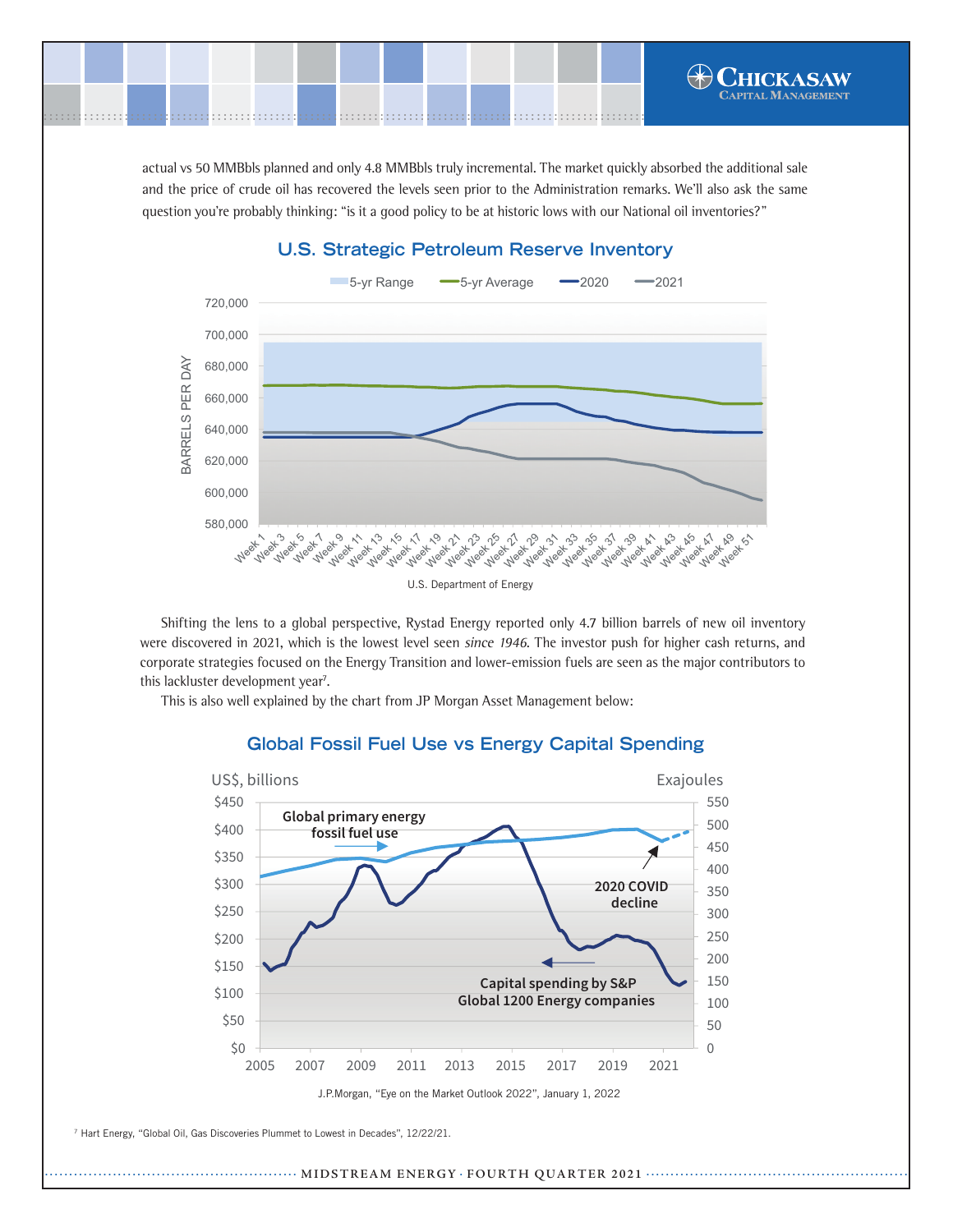

Lastly, if/when production falls short for either short or longer periods of time, OPEC+ will have a harder time filling the incremental barrels needed as spare capacity within the group continues to move back to historical lows of  $\sim$ 2 MMBpd<sup>8</sup>.



Morgan Stanley Research, "The Oil Manual", January 6, 2022

## **Conclusion**

We begin 2022 as optimistic as we have ever been regarding the potential for Midstream to exhibit strong returns. Positive drivers are firmly in place, and it doesn't take a lot of movement from a sentiment, trading and liquidity perspective to help valuations for the sector to normalize.

As always, thank you to our investors and we look forward to connecting with you this year regarding this and other exciting research and initiatives on which we are working.



#### INVESTMENT TEAM

Geoffrey P. Mavar – Principal Matthew G. Mead – Principal Robert M.T. Walker – Principal Bryan F. Bulawa – Principal

Paul R. Jacob – Vice President Scott B. Warren, CFA – Senior Analyst Luke B. Davis, CFA – Senior Analyst

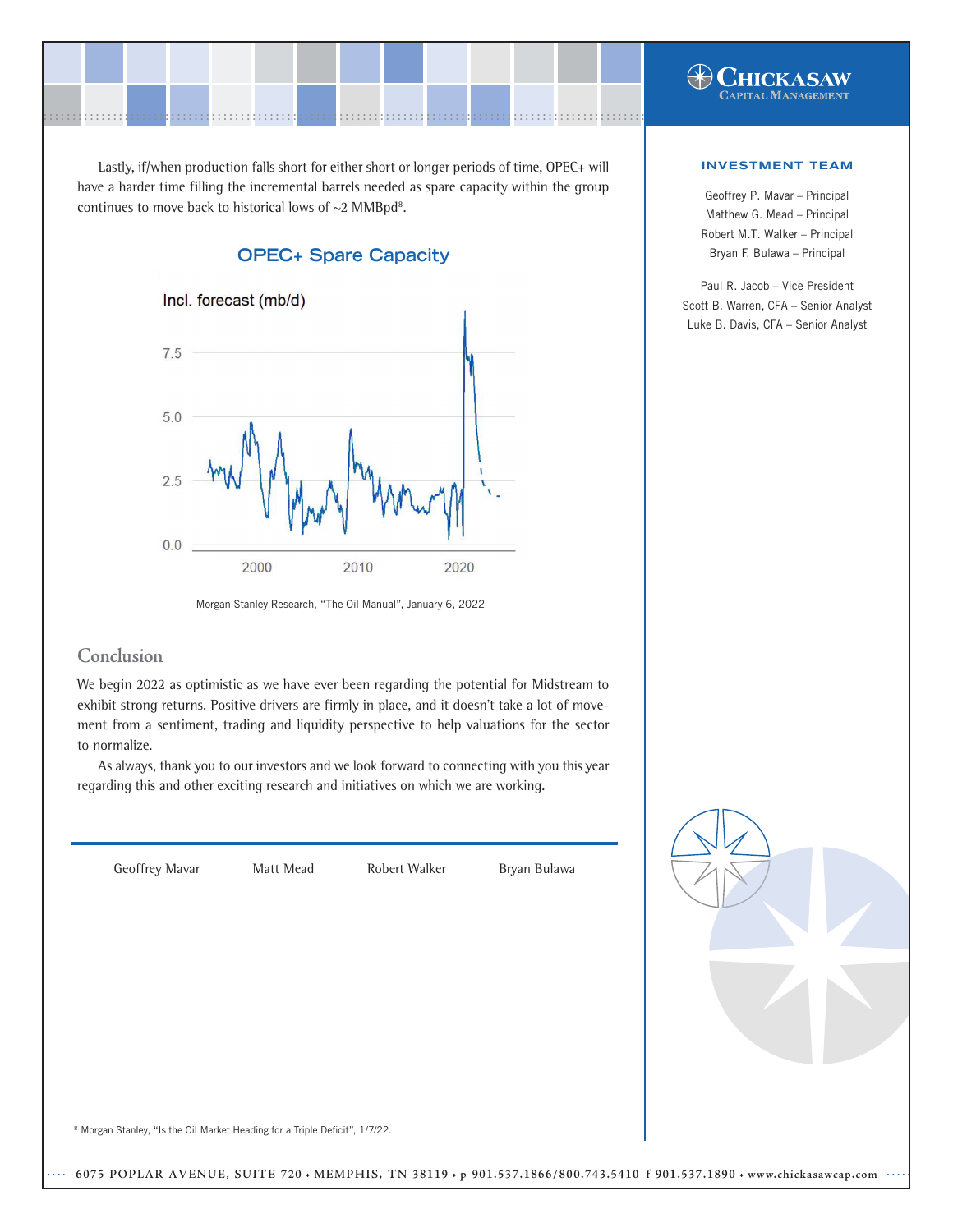Chickasaw Capital Management, LLC gives no guarantees with respect to the success of its investment management services and has not authorized any person to represent or guarantee any particular investment results. Any historical data provided herein are solely for the purpose of illustrating past performance and not as a representation or prediction that such performance could or will be achieved in the future. Securities are subject to numerous risks, including market, currency, economic, political and business risks. Investments in securities will not always be profitable, and investors may lose money, including principal. Past performance is no guarantee of future results. This is not an offer or solicitation with respect to the purchase or sale of any security.

.......................................................................................................[.](http://www.chickasawcap.com) ........................................................................................................

Chickasaw Capital Management, LLC does not provide legal, tax or accounting advice. Any statement contained in this communication concerning U.S. tax matters is not intended or written to be used, and cannot be used, for the purpose of avoiding penalties imposed on the relevant taxpayer. Clients of Chickasaw Capital Management, LLC should obtain their own independent tax advice based on their particular circumstances. Opinions expressed are current opinions as of the date appearing in this material only. No part of this material may be copied, photocopied or duplicated in any form, by any means, or redistributed without the prior written consent of Chickasaw Capital Management, LLC.

References to market or composite indices, benchmarks or other measures of relative market performance over a specified period of time (each, an "index") are provided for your information only. Reference to this index does not imply that the portfolio will achieve returns, volatility or other results similar to the index. The composition of the index may not reflect the manner in which a portfolio is constructed in relation to expected or achieved returns, portfolio guidelines, restrictions, sectors, correlations, concentrations, volatility or tracking error targets, all of which are subject to change over time. Indices are unmanaged. The figures for the indices do not reflect the deduction of any fees or expenses which would reduce returns. Investors cannot invest directly in indices.

The Alerian MLP Index is a composite of the most prominent energy Master Limited Partnerships that provides investors with an unbiased, comprehensive benchmark for this emerging asset class. The index, which is calculated using a float-adjusted, capitalizationweighted methodology, is disseminated real-time on a price-return basis (NYSE: AMZ), and the corresponding total-return index is disseminated daily (NYSE: AMZX). Relevant data points such as dividend yield are also published daily. For index values, constituents, and announcements regarding constituent changes, please visit www.alerian.com.

"Alerian MLP Index", "AlerianMLP Total Return Index", "AMZ" and "AMZX" are service marks of GKD Index Partners, LLC d/b/a Alerian ("Alerian") and their use is granted under a license from Alerian. Alerian does not guarantee the accuracy and/or completeness of the Alerian MLP Index or any data included therein and Alerian shall have no liability for any errors, omissions, interruptions or defects therein. Alerian makes no warranty, express or implied, representations or promises, as to results to be obtained by Licensee, or any other person or entity from the use of the Alerian MLP Index or any data included therein. Alerian makes no express or implied warranties, representations or promises, regarding the originality, merchantability, suitability, non-infringement, or fitness for a particular purpose or use with respect to the Alerian MLP Index or any data included therein. Without limiting any of the foregoing, in no event shall Alerian have any liability for any indirect, special, incidental, or consequential damages (including lost profits), arising out of the Alerian MLP Index or any data included therein, even if notified of the possibility of such damages.

The Energy MLP Classification Standard ("EMCS") was developed by and is the exclusive property (and a service mark) of GKD Index Partners, LLC d/b/a Alerian ("Alerian") and its use is granted under a license from Alerian. Alerian makes no warranties, express or implied, or representations with respect to such standard or classification (or the results to be obtained by the use thereof), and hereby expressly disclaims all warranties of originality, accuracy, completeness, merchantability, suitability, non-infringement, or fitness for a particular purpose with respect to any such standard or classification. No warranty is given that the standard or classification will conform to any description thereof or be free of omissions, errors, interruptions, or defects. Without limiting any of the foregoing, in no event shall Alerian have any liability for any indirect, special, incidental, or consequential damages (including lost profits), arising out of any such standard or classification, even if notified of the possibility of such damages.

DJIA Total Return Index tracks the total return of The Dow Jones Industrial Average, a price-weighted average of 30 significant stocks traded on the New York Stock Exchange and the Nasdaq. Dividends are reinvested. The DJIA was invented by Charles Dow back in 1896.

NASDAQ is a market-capitalization weighted index of the more than 3,000 common equities listed on the Nasdaq stock exchange. The types of securities in the index include American depositary receipts, common stocks, real estate investment trusts (REITs) and tracking stocks. The index includes all Nasdaq listed stocks that are not derivatives, preferred shares, funds, exchange-traded funds (ETFs) or debentures.

The NYSE FANG+ Index is an equal-dollar weighted index designed to represent a segment of the technology and consumer discretionary sectors consisting of highly-traded growth stocks of technology and tech-enabled companies such as Facebook, Apple, Amazon, Netflix, and Alphabet's Google.

S&P 500 Total Return Index tracks the total return of the S&P 500 Index, an index of 500 stocks chosen for market size, liquidity and industry grouping, among other factors. Dividends are reinvested. The S&P 500 is designed to be a leading indicator of U.S. equities and is meant to reflect the risk/return characteristics of the large cap universe.

The S&P 500<sup>®</sup> Industrials Index comprises those companies included in the S&P 500 that are classified as members of the GICS<sup>®</sup> industrials sector.

The S&P 500® Materials Index comprises those companies included in the S&P 500 that are classified as members of the GICS® materials sector.

The S&P 500<sup>®</sup> Real Estate Index comprises those companies included in the S&P 500 that are classified as members of the GICS<sup>®</sup> real estate sector.



**HICKASAW**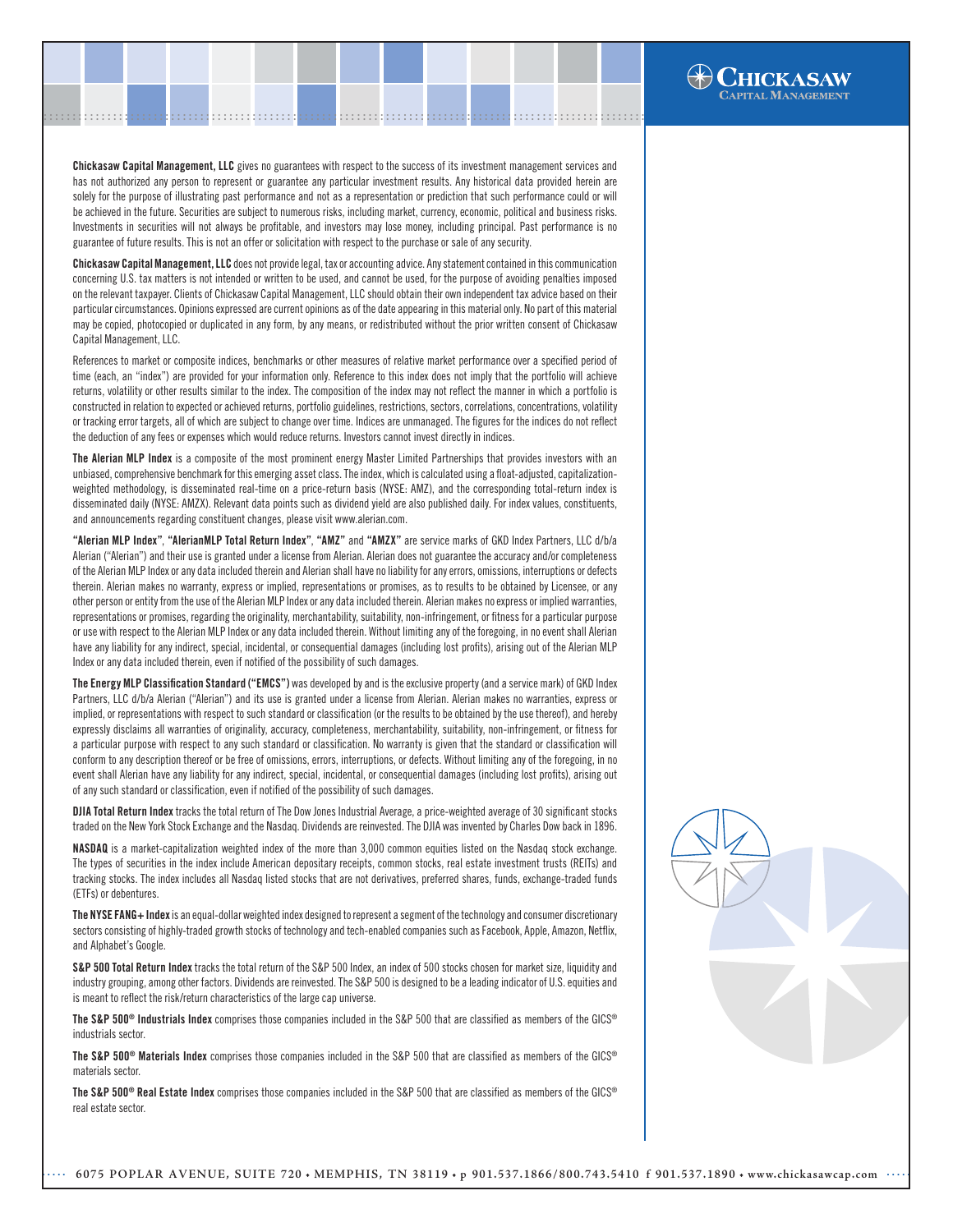The S&P 500<sup>®</sup> Utilities Index comprises those companies included in the S&P 500 that are classified as members of the GICS<sup>®</sup> utilities sector.

.......................................................................................................[.](http://www.chickasawcap.com) ........................................................................................................

The S&P 500<sup>®</sup> Information Technology Index comprises those companies included in the S&P 500 that are classified as members of the GICS® information technology sector.

Cash Flow from Operations (CFFO) indicates the amount of money a company brings in from its ongoing, regular business activities, such as manufacturing and selling goods or providing a service to customers.

CPI (Consumer Price Index) is a measure of prices paid by consumers for a market basket of consumer goods and services. The yearly (or monthly) growth rates represent the inflation rate.

Distributable Cash Flow (DCF) is calculated as net income plus depreciation and other noncash items, less maintenance capital expenditure requirements. Distributable cash flow (DCF) data is CCM calculated consensus of Wall Street estimates. The estimated consensus weighted average distributable cash flow (DCF) per unit growth rate for the AMZ and our Model Portfolio incorporates market expectations by using the average annual growth rate using rolling-forward 24-month data. DCF growth rate is not a forecast of the portfolio's future performance. DCF growth rate for the portfolio's holdings does not guarantee a corresponding increase in the market value of the holding or the portfolio.

Distribution Coverage Ratio is calculated as cash available to limited partners divided by cash distributed to limited partners. It gives an indication of an MLP's ability to make dividend payments to limited partner investors from operating cash flows. MLPs with a coverage ratio of in excess of 1.0 times are able to meet their dividend payments without external financing.

Distributions are quarterly payments, similar to dividends, made to Limited Partner (LP) and General Partner (GP) investors. These amounts are set by the GP and are supported by an MLP's operating cash flows.

EBITDA is earnings before interest rates taxes depreciation and amortization.

Free Cash Flow (FCF) is a measure of financial performance calculated as operating cash flow minus capital expenditures.

Growth CapEx or Growth Capital Expenditures refers to the aggregate of all capital expenditures undertaken to further growth prospects and/or expand operations and excludes any maintenance and regulatory capital expenditures.

Leverage is net debt divided by EBITDA.

OPEC+ is a loosely affiliated entity consisting of the countries that are members of the Organization of the Petroleum Exporting Countries (OPEC), plus several of the world's major non-OPEC oil-exporting nations, most notably Russia, with the goal of exerting a degree of control over the price of crude oil.

PPI (Producer Price Index) is a measure of the change in the price of goods as they leave their place of production.

Terminal Value is the value of an asset, business or project in perpetuity beyond a set forecast period for which future cash flows are estimated.

West Texas Intermediate (WTI), also known as Texas light sweet, is a grade of crude oil used as a benchmark in oil pricing. This grade is described as light because of its relatively low density, and sweet because of its low sulfur content. It is the underlying commodity of Chicago Mercantile Exchange's oil futures contracts.

Yield refers to the cash dividend or distribution divided by the share or unit price at a particular point in time.

This material is provided for informational and educational purposes only and should not be construed as investment advice or an offer or solicitation to buy or sell any security, product or service.

#### PAST PERFORMANCE DOES NOT GUARANTEE FUTURE RESULTS.